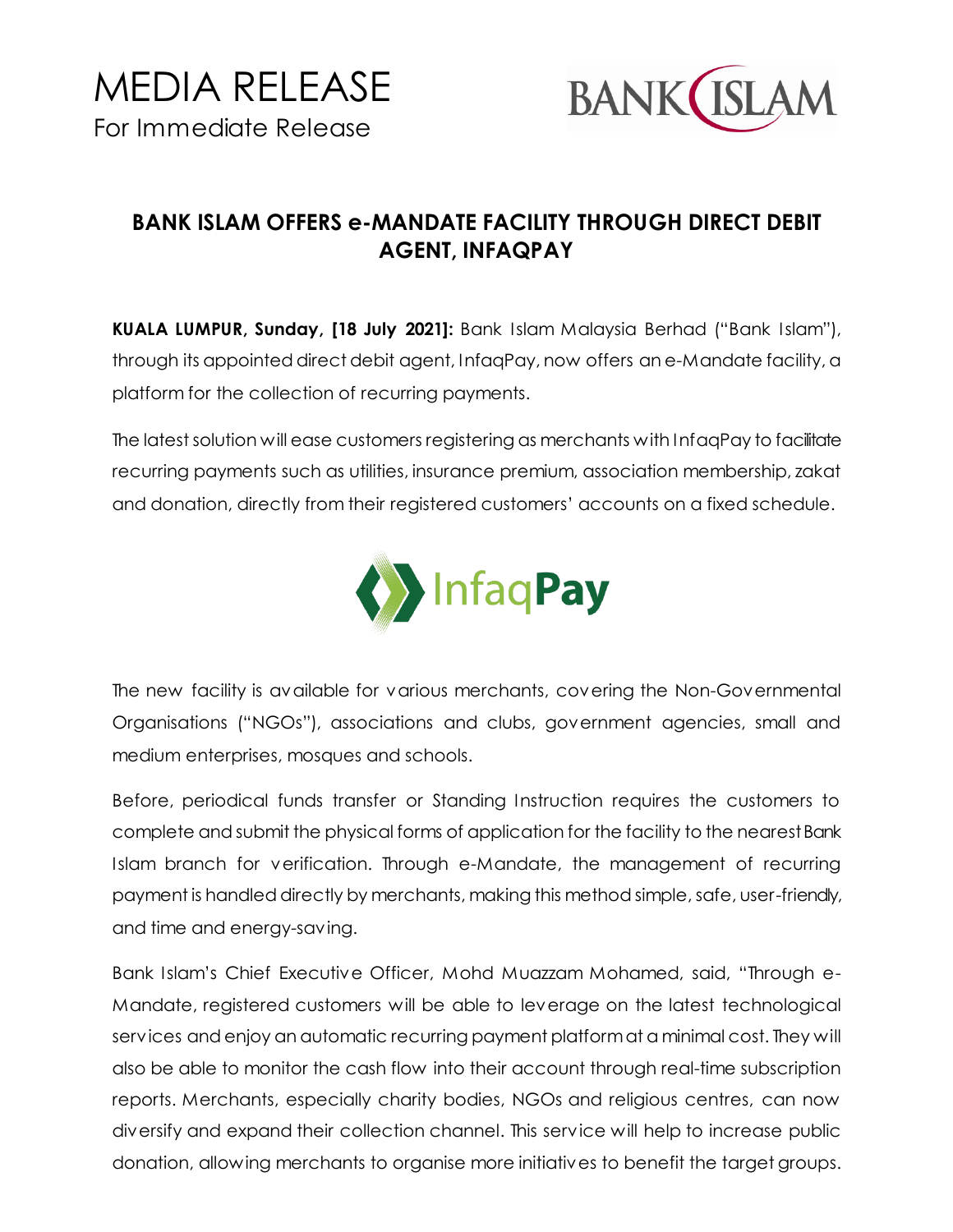The effort in providing the e-Mandate facility is in line with Bank Islam's mission to provide a solution that delivers value."

"From the customers, patrons or donators' perspective, auto-deduction payment for contributions, fees and other payments are simpler and faster since everything is done online in a single step. In ensuring transparency on the transactions, customers will be informed via email on the details of the monthly deductions performed," he added.

Mohd Muazzam also adds, "Bank Islam is committed to the Nation's aspiration in achieving a cashless society. Therefore, we are open to collaborating with other potential partners to create a holistic financial solutions ecosystem for our customers;this is more vital with the widespread COVID-19 pandemic. Hence, Bank Islam continues to innovate so our customers can enjoy relevant products and services that are secured, user-friendly, and efficient. We also encourage the involvement of more merchants onboard this e-Mandate facility in the future."

Since its introduction on 27 April 2021, InfaqPay now has over 20 registered merchants with more than 3,000 transactions amounting to RM70,000 performed so far. Bank Islam targets to attract 40 new merchants and reach 30,000 transactions by the end of 2021 through the aggressive promotion of e-Mandate in the market.

Therefore, to further expand the e-Mandate facility to other segments, Bank Islamisready to collaborate with more direct debit agents nationwide.

InfaqPay founder, Ahmad Rashdan Ikhsan, said, "I have faced multiple situations while managing direct debit forms for contributors of an institution. The 5-years' experience inspired me to create an online contribution system to ease the process for institutions and contributors. After almost six months of discussion to improve the direct debit service, finally, Bank Islam allows me a space to innovate and utilise the current e-Mandate system. Heartfelt appreciation to Bank Islam for the trust given to create a platform that is user-friendly and enables consistent contribution."

For those interested in knowing more about the e-Mandate service or registering as merchants, please call Deposits and Cash Management Department, Bank Islam at 03 26 900 900 / 016 9000 755 or email [salam@infaqpay.my.](mailto:salam@infaqpay.my)